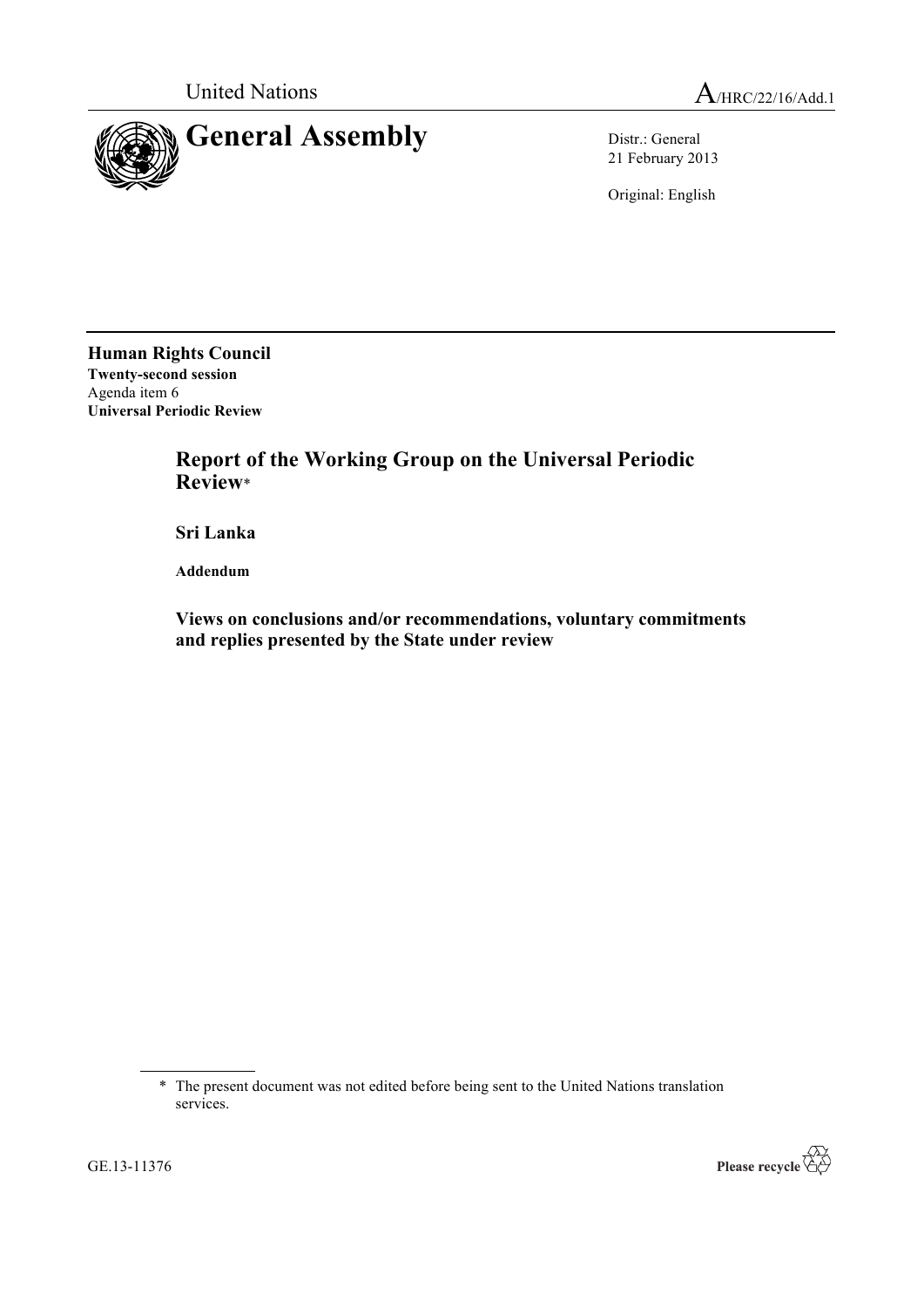1. In the recommendations received, there is some divergence in terminology as to the "LLRC Recommendations", on the one hand, and the "National Plan of Action to Implement the Recommendations of the LLRC", on the other. The recommendations which clearly refer to the latter have been accepted. References to the former or analogous phrasing cannot be accepted, as there is a lack of clear identification of an actionable proposal committed to by the Government of Sri Lanka. Sri Lanka has undertaken to implement the latter by way of a decision of the Cabinet of Ministers and appropriate institutional monitoring and coordination arrangements made pursuant thereto. Requisite financial provision has also been made by budgetary allocation for 2013. Monitoring of implementation is ongoing and results are available to the public. Sri Lanka is able to favourably consider any recommendation that makes specific reference to the "National Plan of Action to Implement the Recommendations of the LLRC". Recommendations from delegations that were able to modify their language to reflect this actuality are supported by Sri Lanka.

2. In addition to (1) above, the following may be noted as Sri Lanka's clarifications on the recommendations not supported:

2.1. Recommended treaty-related actions with regard to the international human rights and other instruments referred to in recommendations 128.7, 128.8, 128.9, 128.10, 128.11, 128.12, 128.13, 128.15, 128.17 and 128.18, will be given due consideration. Further participation in the multilateral treaty framework by Sri Lanka, may be undertaken in due time, after thorough review, in keeping with national needs and priorities, in the exercise of its sovereign right to undertake international obligations. Sri Lanka's current priority is to further advance implementation of the seven core human rights treaties and several protocols that it is State Party to;

2.2. With regard to the abolition of capital punishment referred to in recommendations 128.19 to 128.23, it may be noted that Sri Lanka is a de facto abolitionist state. The legal provisions governing the imposition of the death penalty are under review by a Committee appointed by the Ministry of Justice;

2.3. With regard to recommendations 128.16 and 128.28, a review of legislation with a view to ensuring conformity with CEDAW is envisaged under the NHRAP;

2.4. With reference to 128.25, the Bill on Witness and Victim Protection has been submitted for consideration by Cabinet. Parliament will be responsible for its enactment after the pre-enactment constitutional process is complete;

2.5. On the freedom of information referred to in 128.27 and 128.83, proposals are under review by Government under the ambit of the NHRAP and the National Plan of Action to Implement the Recommendations of the LLRC;

2.6. As to 128.29 to 128.37, and subject to paragraph (1), the Government of Sri Lanka has ensured that the National Plan of Action to Implement the Recommendations of the LLRC has adequate resources and an institutional mechanism to monitor implementation. The question of international assistance (adverted to in some recommendations) does not arise at this juncture as the Government has taken ownership and responsibility for implementation within a determined timeframe;

2.7. With reference to 128.40, reconciliation measures are already under way, military forces have withdrawn from civilian administration and provincial elections are envisaged to be held within the course of this year for the Northern Province in keeping with the Provincial Councils Elections Act and relevant judicial pronouncements interpreting the provisions of the law;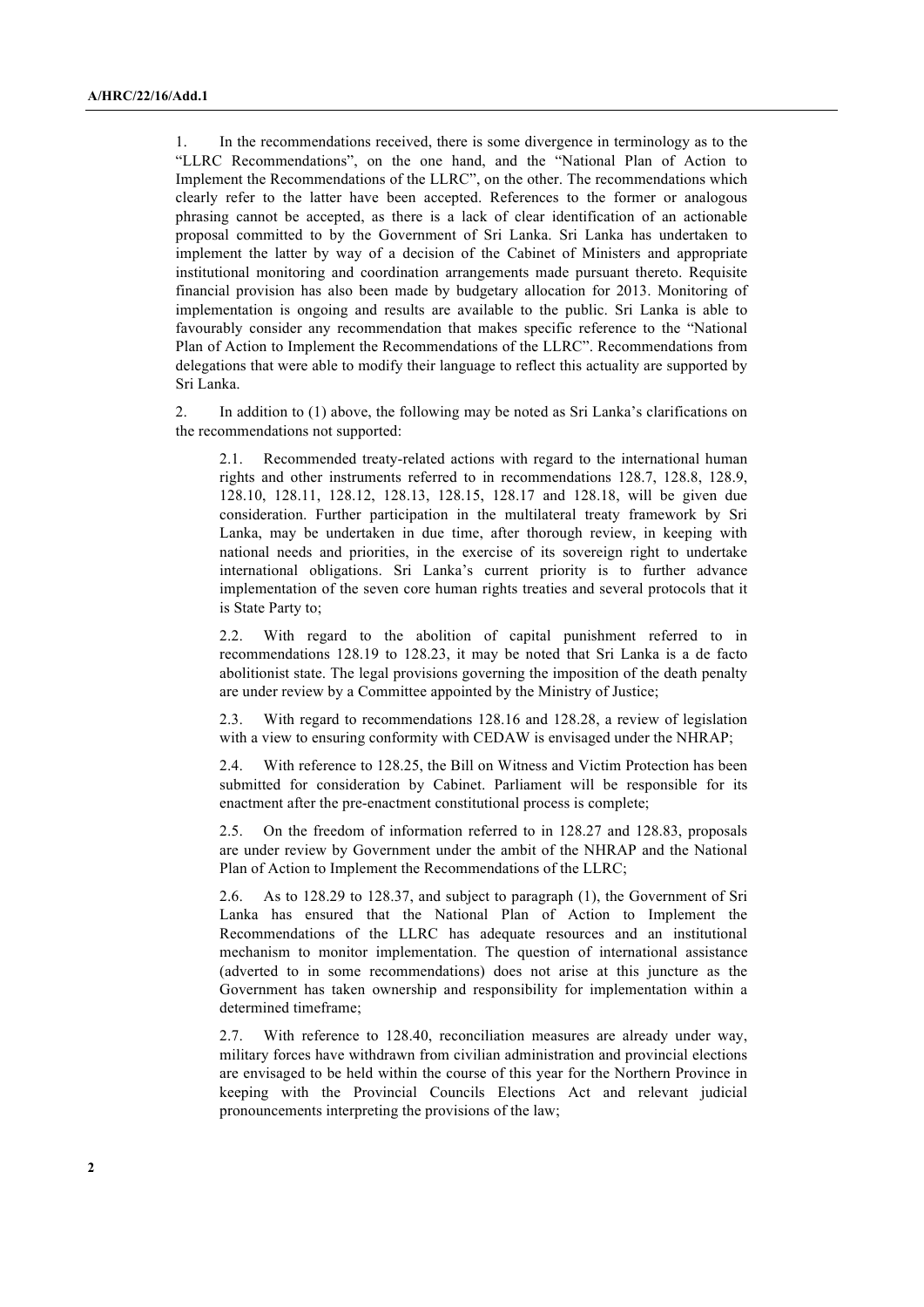2.8. With reference to recommendations 128.40 and 128.85, in order for national development priorities to be implemented in an effective and coordinated manner, NGOs are required to provide information to the Government on activities that they intend to undertake in the country. This is not restricted to the North alone. In addition, it is also important for purposes of accountability for NGOs to provide information on their activities and funding sources. Sri Lanka continues to have a vibrant and active NGO community. The fact that the NGO secretariat has been brought under the purview of the Ministry of Defence has not been an impediment to their functioning;

2.9. With reference to the "old-IDPs" mentioned in 128.93, mechanisms are in place to count, consult and resettle these IDPs, especially those forcibly removed by the LTTE.

2.10. With regard to recommendations 128.39 and 128.82, required access has been granted to places of detention and specialized agencies have been coopted into family tracing and reunification programmes in keeping with national needs and priorities, as referred to in the National Report submitted for the Review. A Family Tracing and Reunification Unit (FTR) was established in collaboration with UNICEF primarily to trace missing children. The Unit recorded 2,564 untraceable persons out of which 676 were children while 1,888 were adults. 64% tracing requests were reported by parents as minors who were recruited by the LTTE. Tracing and reunification is ongoing;

2.11. As to the NHRI of Sri Lanka, the – Human Rights Commission of Sri Lanka – adverted to in 128.26, 128.38 and 128.41, is lawfully constituted, is independently exercising its mandate and is fully capable of soliciting external assistance, should it wish to do so. The Government is confident of the HRCSL being objectively reviewed as to its conformity with the Paris Principles;

2.12. With reference to 128.43 to 128.52, the Government of Sri Lanka continues a dialogue with the Office of the High Commissioner for Human Rights and stands ready to facilitate the visit of the High Commissioner to Sri Lanka in the first half of this year as envisaged, based on the invitation extended to her in 2011 in order to further engage;

2.13 With regard to alleged disappearance, referred to in 128.58, 128.64, 128.65 and 128.67, the GoSL has established an Inter-Ministerial Working Group to verify cases on alleged disappearances communicated by the WGEID. Any allegation of disappearance reported to the Police is duly investigated and information on such cases was provided in the National Report of Sri Lanka. The Government has taken measures to investigate all reported cases of alleged disappearances including those related to the last phase of the conflict. The Government of Sri Lanka continues with efforts to clear the backlog of cases brought to its attention by the WGEID and has provided responses to 159 cases in the last two years. Investigations are being conducted on remaining allegations. A Working Committee has been appointed headed by Deputy Inspector General to conduct ground verifications to ascertain facts. The Ministry of Defence and the ICRC have held discussions on the issue of the disappeared persons and continues to maintain a positive dialogue on possible areas of cooperation. The Ministry has also shared information with the ICRC and continues to work closely on cases of disappearances. Collaboration has included studying practical methodologies adopted by other countries in dealing with cases of alleged disappearances.

A centralized, comprehensive database of detainees has been established at the Terrorist Investigation Division of the Police. This mechanism, with units in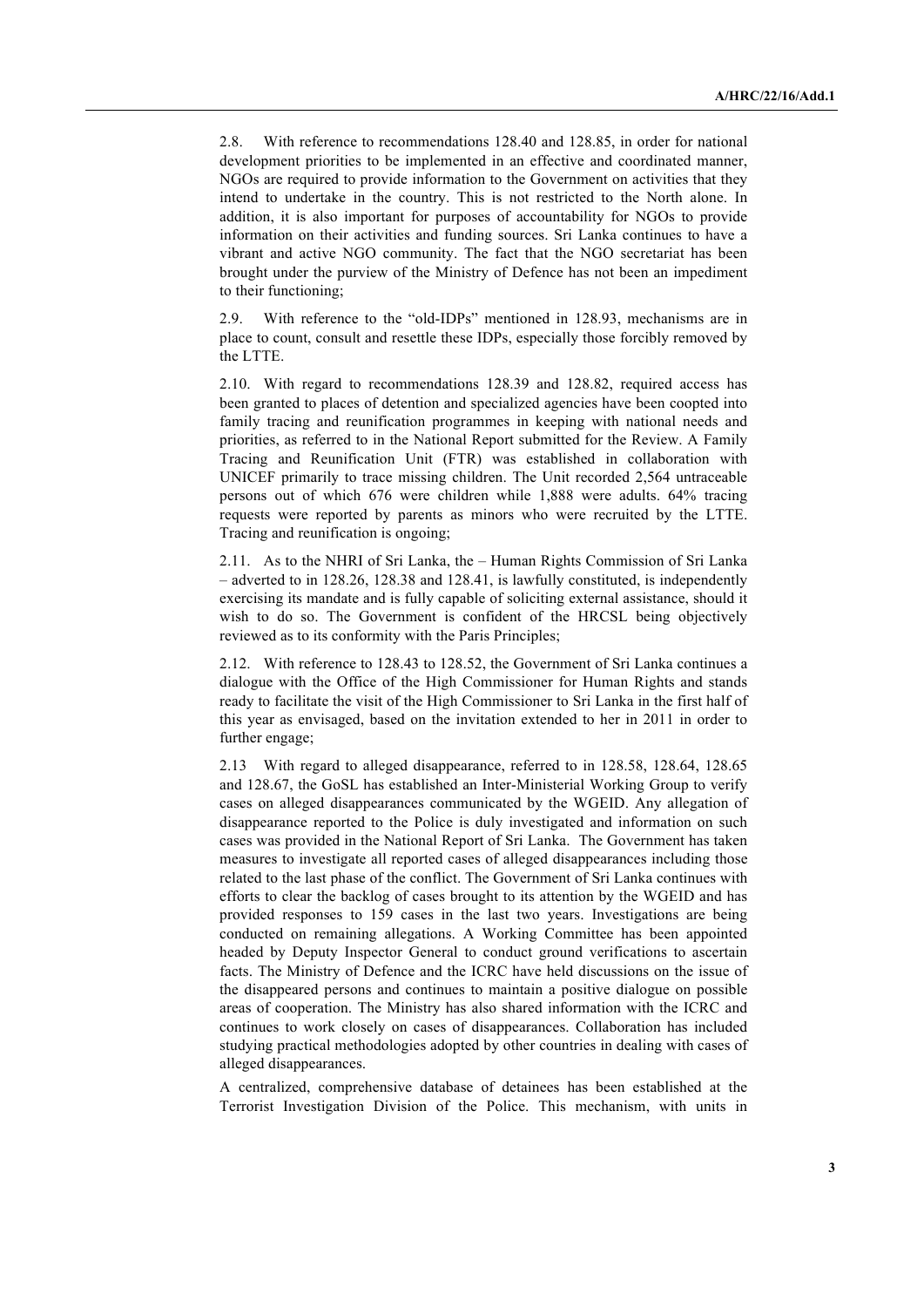Colombo, Vavuniya and Boossa provides details of detainees and those who are released from detention to next of kin (NoK). This information is only provided to NoK. 3,073 NoK have accessed the above units and sought assistance;

2.14. Recommendations 128. 60 to 128.63 and 128.76 refer to combating torture and other forms of ill-treatment. The NHRAP already contains provisions to combat torture and other ill-treatment. As referred to in the National Report, measures are already in place to combat torture and mistreatment. These will be enhanced in the future in keeping with the NHRAP;

2.15. On 128.59, 128.66, 128.68, 128.81 and 128.94, Sri Lanka does not maintain secret detention sites. The need to strictly adhere to the law on arrest or detention has been emphasized by the Supreme Court and any breach of such provisions could amount to an infringement of the Fundamental Right enshrined in Article 13 of the Constitution of Sri Lanka. Under the Prisons Ordinance and other written laws dealing with detention of persons, no place of detention can be maintained without duly publishing it in a Government Gazette that could be accessed by any member of the public. It is illegal to maintain places of detention without Gazetting such places and giving publicity to them. Prevention of Terrorism legislation is in place to safeguard national interests as well as to comply with relevant UN Security Council and GA resolutions;

2.16. With reference to 128.56, 128.57, 128.69, 128.70, 128.72, 128.73, 128.74, 128.75, 128.80 and 128.84, pursuant to the recommendations made by the LLRC and the National Plan of Action to Implement the Recommendations of the LLRC, mechanisms have been put in place to inquire into alleged violations of human rights and humanitarian law, in keeping with international practice. These measures were referred to in the National Report of Sri Lanka and elaborated upon during the session of the Working Group;

2.17. Human rights defenders and media personnel enjoy every protection of their rights – including the right to thought and conscience, the right to associate with one another, the freedom of expression and the freedom of physical safety and integrity in accordance with the law. The recommendations in 128.42, 128.86, 128.88, 128.89 and 128.90 are already catered for by the Constitution and ordinary penal law of the country;

2.18. The matters pertaining to alleged restricting of access/banning of websites is a matter under judicial review. The requirement of registration of national news sites is permissible under Sri Lankan law in the interests of safeguarding the rights and freedoms of others. The recommendation in 128.87 does not take into account the inherent limitations or the permissible derogations under Sri Lankan law;

2.19. With reference to 128.55, according to a determination of the Supreme Court in 2012 (in respect of election to local authorities), a mandatory 30% quota for nomination of women may not be prescribed by legislation as such a initiative would not be a meaningful step in the exercise of franchise. Further measures to encourage increased participation of women in representative bodies will be taken in line with MDG 3 and relevant national policies.

3. Upon reconsideration of the recommendations received, the following enjoy the support of Sri Lanka:

3.1 With regard to 128.54, given that Muslims are an integral part of the societal fabric, Government and cultural landscape of Sri Lanka and that their interests are fully taken into account in any national discourse, Sri Lanka is able to support this recommendation;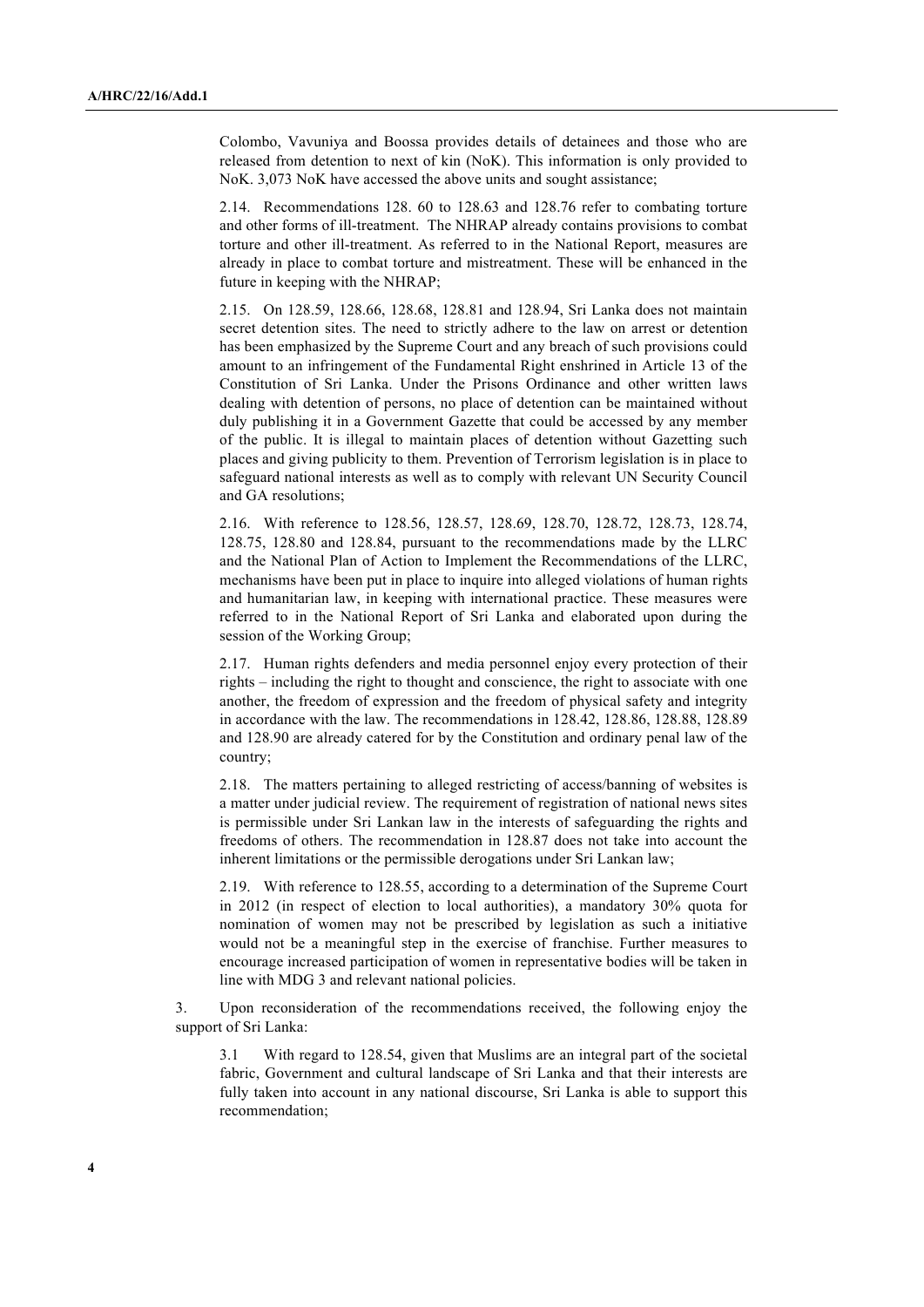3.2 As to freedom of religion and belief, Sri Lanka's Constitution enshrines the freedom of thought, conscience and religion (entrenched and non-derogable right) in Article 10 and the freedom of religion or belief in Article 14 (1)(e). Additional measures, if necessary, will be taken to strengthen the enjoyment of these rights. Accordingly, the recommendation in 128.91 is supported;

3.3 As adverted to in the National Report, Sri Lanka is committed to maintaining and strengthening its initiatives to protect economically and socially vulnerable segments of the population. The recommendation on continued expansion of social security coverage in 128.92 is supported.

4. Voluntary Pledges in connection with the Universal Periodic Review of Sri Lanka:

4.1. National capacities to implement the Trilingual Policy (2012 to 2020) and the National Policy Framework for Social Integration will be enhanced to support the achievement of the specified targets including implementation of the official languages policy in 72 bilingual administrative divisions by 2015;

4.2. Financial and other resources required will be made available by the Government to the Ministries and agencies identified as implementing agencies of the NHRAP and the National Plan of Action to Implement the Recommendations of the Lessons Learnt and Reconciliation Commission, to support the implementation of these Plans;

4.3. The remaining demining activity in respect of conflict affected areas will be completed so as to facilitate return of the displaced in keeping with the national mine action programme;

4.4. Further to the resettlement of over 760,000 IDPs by 31 December 2012, efforts to resettle internally displaced persons including those residing with host families, who wish to return, and those in a situation of protracted displacement will be continued in consultation with the affected populations, so as to resolve the issue of internal displacement in a sustainable manner. Special focus will be paid to postresettlement activity including provision of permanent shelters, sanitation and potable water;

4.5. As in the case of over 11,000 ex-combatants already rehabilitated and reintegrated into their communities, the remaining number of persons undergoing programmes for the rehabilitation of ex-combatants will be reintegrated with their communities upon completion of the rehabilitation process. Ancillary support services will be provided to ex-combatants to facilitate their reintegration;

4.6. The Government will continue initiatives directed at reconstruction and restoration of physical and social infrastructure in areas within and proximate to the former theatres of conflict;

4.7. Efforts will be made to further the recent achievements in clearing the backlog in reporting under the relevant human rights treaties to which Sri Lanka is a State Party, to ensure timely reporting and follow-up;

4.8. Prosecutions of cases involving allegations of child abuse and exploitation will be expedited through the modality of an inter-agency mechanism to identify deficiencies in the system, propose appropriate remedial measures and coordinate and monitor implementation of such measures;

4.9. Envisaged legislative and regulatory reforms with regard to prison reform to modernize custodial care in keeping with applicable international standards, will be continued;